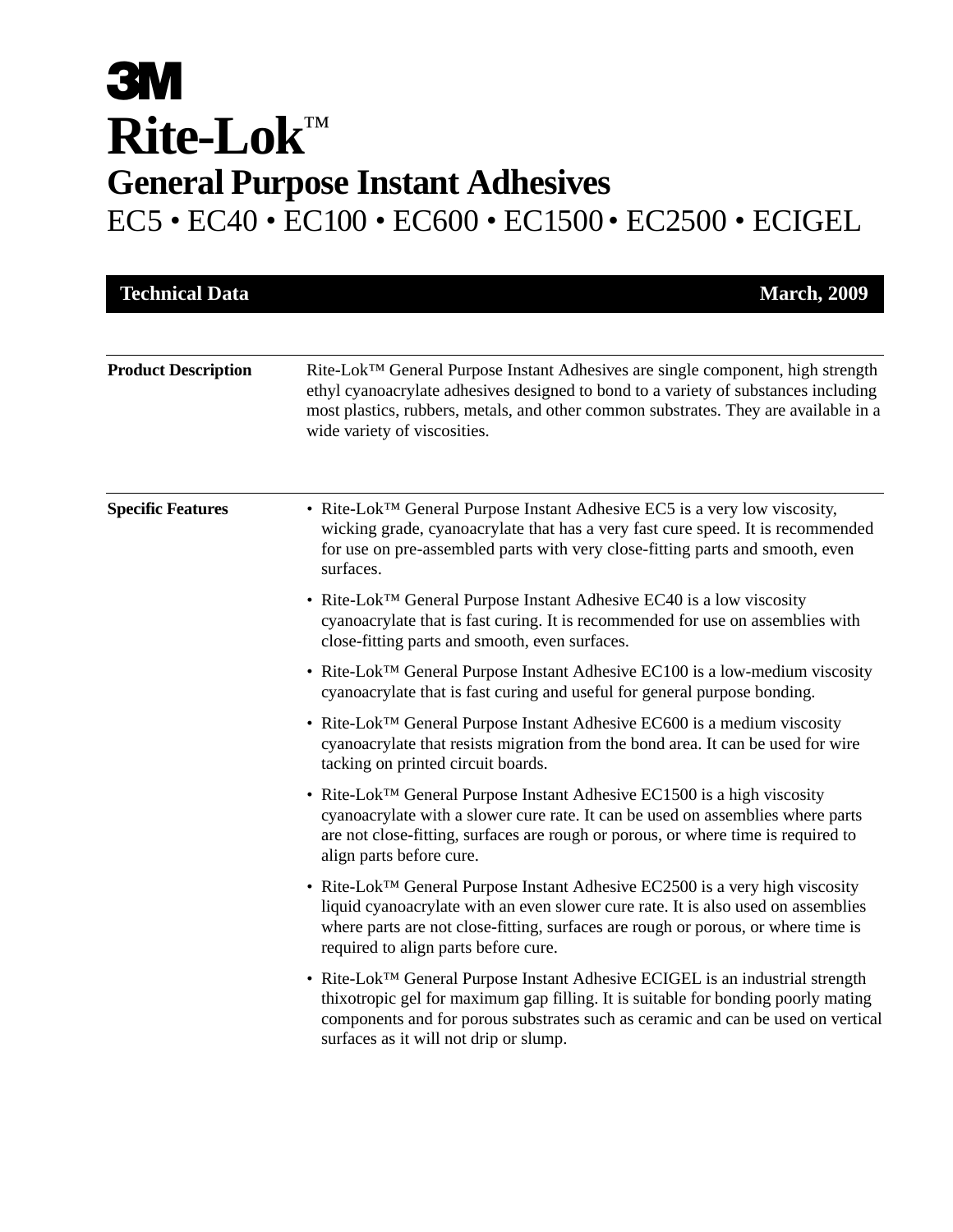## **Rite-Lok**™ **General Purpose Instant Adhesives**

## EC5 • EC40 • EC100 • EC600 • EC1500 • EC2500 • ECIGEL

**Typical Uncured Physical Properties Note: The following technical information and data should be considered representative or typical only and should not be used for specification purposes.**

|                                           | Rite-Lok™ General Purpose Instant Adhesives |             |              |              |                                 |                    |                      |
|-------------------------------------------|---------------------------------------------|-------------|--------------|--------------|---------------------------------|--------------------|----------------------|
|                                           | EC <sub>5</sub>                             | <b>EC40</b> | <b>EC100</b> | <b>EC600</b> | EC1500                          | <b>EC2500</b>      | <b>ECIGEL</b>        |
| Color                                     | Clear                                       | Clear       | Clear        | Clear        | Clear                           | Clear              | Clear Gel            |
| <b>Base</b>                               | Ethyl                                       | Ethyl       | Ethyl        | Ethyl        | Ethyl                           | Ethyl              | Ethyl                |
| Appearance                                | Liquid                                      | Liquid      | Liquid       | Liquid       | Liquid                          | Liquid             | Gel                  |
| <b>Specific Gravity</b>                   | 1.06                                        | 1.06        | 1.06         | 1.08         | 1.08                            | 1.06               | 1.10                 |
| <b>Viscosity (cps)</b>                    | $1 - 101$                                   | $34 - 441$  | $80 - 1201$  | $500 - 700$  | $1.275 -$<br>1,650 <sup>2</sup> | $2.175 -$<br>2,750 | $7.000 -$<br>20,0003 |
| <b>Time to Handling Strength</b><br>(sec) | $5 - 15$                                    | $10 - 30$   | $10 - 40$    | $5 - 60$     | $20 - 60$                       | $20 - 60$          | 45 - 180             |
| <b>Full Cure Time (hr)</b>                | 24                                          | 24          | 24           | 24           | 24                              | 24                 | 24                   |

1 ISO 3104/3105.

2 Brookfield LVF Spindle #3 @ 30 rpm.

3 Brookfield RVT 'T-spindle' C.

#### **Typical Cured Physical Properties Note: The following technical information and data should be considered representative or typical only and should not be used for specification purposes.**

|                                     | Rite-Lok™ General Purpose Instant Adhesives |                    |                    |                          |                          |                    |                    |
|-------------------------------------|---------------------------------------------|--------------------|--------------------|--------------------------|--------------------------|--------------------|--------------------|
|                                     | EC <sub>5</sub>                             | <b>EC40</b>        | <b>EC100</b>       | <b>EC600</b>             | EC1500                   | EC2500             | <b>ECIGEL</b>      |
| Temperature Range (°F)              | $-65$ to 180                                | $-65$ to 180       | $-65$ to 180       | $-65$ to 180             | $-65$ to 180             | $-65$ to 180       | $-65$ to 180       |
| Gap Fill (in)                       | 0.002                                       | 0.004              | 0.006              | 0.007                    | 0.008                    | 0.008              | 0.010              |
| <b>Tensile Strength (psi)</b>       | 2.900 <sup>4</sup>                          | 2.900 <sup>4</sup> | 2.900 <sup>4</sup> | $\overline{\phantom{0}}$ | 2.900 <sup>4</sup>       | 2.900 <sup>4</sup> |                    |
| <b>Overlap Shear Strength (psi)</b> |                                             |                    |                    | 3,000 <sup>5</sup>       | $\overline{\phantom{0}}$ |                    | 3,000 <sup>5</sup> |

4 ISO 6922.

5 ASTM D1002.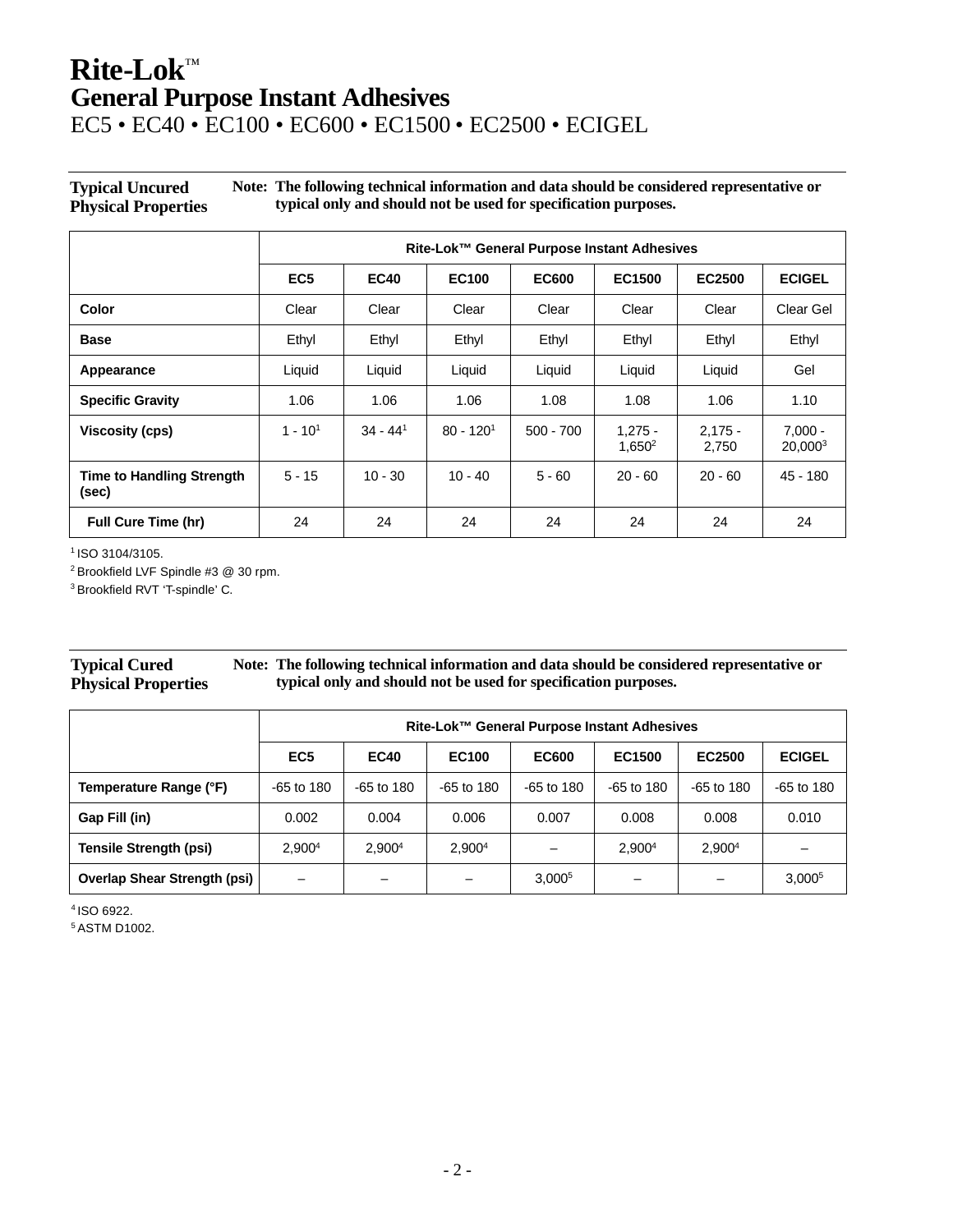## **Rite-Lok**™ **General Purpose Instant Adhesives** EC5 • EC40 • EC100 • EC600 • EC1500 • EC2500 • ECIGEL

| <b>Handling Information</b> | <b>Surface Preparation</b><br>For optimum strength structural bonds, paint, oxide films, oils, dust, mold release<br>agents, and all other surface contaminants must be completely removed. However,<br>the amount of surface preparation depends on the required bond strength and the<br>environmental aging resistance desired by the user. Typical quick surface preparation<br>would include wiping with a clean solvent (such as isopropyl alcohol*), abrading<br>the surface with a clean fine abrasive, and then wiping again with a clean solvent to<br>remove loose particles.                                                                                                                                                                                              |  |  |  |  |  |
|-----------------------------|---------------------------------------------------------------------------------------------------------------------------------------------------------------------------------------------------------------------------------------------------------------------------------------------------------------------------------------------------------------------------------------------------------------------------------------------------------------------------------------------------------------------------------------------------------------------------------------------------------------------------------------------------------------------------------------------------------------------------------------------------------------------------------------|--|--|--|--|--|
|                             | <b>Directions for Use</b><br>1. Ensure that parts are clean, dry, and free from oil and grease.<br>2. A Rite-Lok <sup>TM</sup> Instant Adhesive Activator may be required if there are bonding<br>gaps or porous substrate surfaces, if substrates are low surface energy plastics<br>(e.g., polyethylene, polypropylene) or if substrates have acidic surfaces<br>(e.g., paper, leather).<br>3. Bond speed is typically very fast so ensure that parts are properly aligned before                                                                                                                                                                                                                                                                                                   |  |  |  |  |  |
|                             | dispensing.<br>4. Product is normally hand applied from the bottle. Apply sparingly to one surface<br>and press parts firmly together until handling strength is achieved. As a general<br>rule, as little cyanoacrylate as possible should be used. Over application will<br>result in slower cure speed and lower bond strength.                                                                                                                                                                                                                                                                                                                                                                                                                                                    |  |  |  |  |  |
|                             | <b>Cured Bond Characteristics</b><br>1. Full bond strength will typically be achieved within a 24 hour cure time.<br>2. Low humidity or low temperature conditions will slow down the cure rate.<br>3. After curing, Rite-Lok <sup>TM</sup> General Purpose Instant Adhesive bonds are suitable for<br>use up to about $180^{\circ}F (82^{\circ}C)$ . At $180^{\circ}F (82^{\circ}C)$ the bonds will be approximately<br>70% of the strength at room temperature and at $212^{\circ}F(100^{\circ}C)$ about 50% of full<br>strength.<br>4. Cyanoacrylate bond resistance to most oils and solvents is excellent. Long term<br>humidity, moisture, or water immersion may affect the strength of a cured<br>cyanoacrylate bond depending on the substrates and the bond gap. Testing is |  |  |  |  |  |
|                             | recommended to evaluate the effect.<br>*Note: When using solvents, extinguish all ignition sources, including pilot lights,<br>and follow the manufacturer's precautions and directions for use.                                                                                                                                                                                                                                                                                                                                                                                                                                                                                                                                                                                      |  |  |  |  |  |
| <b>Storage</b>              | For short term storage (<30 days), keep adhesive in a cool (60 $\degree$ F to 80 $\degree$ F [16 $\degree$ C to<br>27°C]), dry place out of direct sunlight. Keep containers tightly covered and free of<br>moisture. Refrigeration (40°F [4°C]) gives optimum long term storage stability.                                                                                                                                                                                                                                                                                                                                                                                                                                                                                           |  |  |  |  |  |
| <b>Shelf Life</b>           | Rite-Lok™ General Purpose Instant Adhesives can be expected to have a shelf life<br>of one year from the date of shipment from 3M when stored under refrigerated<br>conditions.                                                                                                                                                                                                                                                                                                                                                                                                                                                                                                                                                                                                       |  |  |  |  |  |